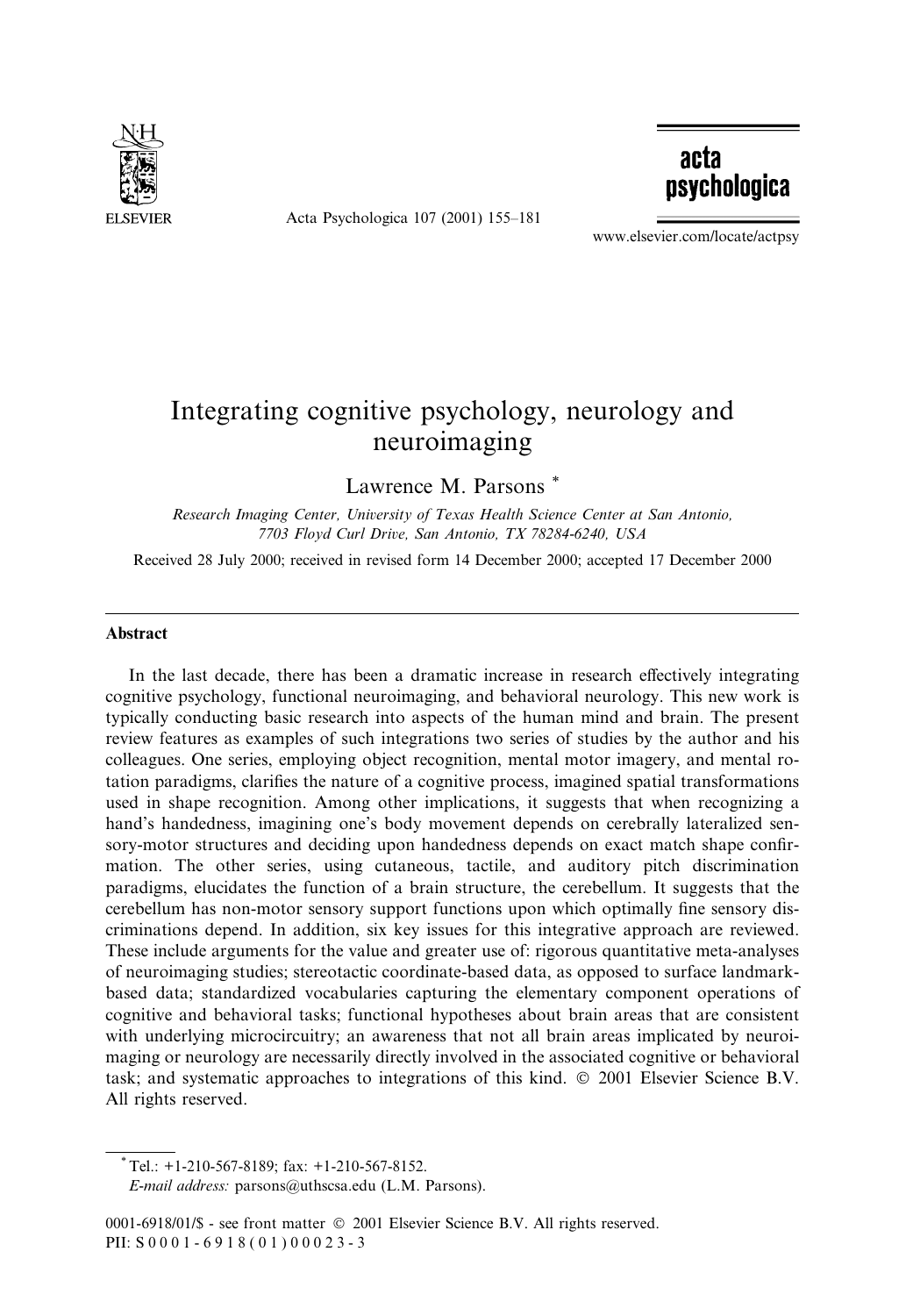PsycINFO classification: 2520; 2330; 2323; 2326; 2320

Keywords: Cognitive neuroscience; Mental imagery; Cerebellum; Perceptual discrimination

## 1. Introduction

In 1990, comparatively few researchers were directly concerned with the relationships among cognitive psychology, behavioral neurology, and functional neuroimaging research. Ten years later there is now a striking expansion of attention to those interrelationships. The number of researchers with expert knowledge in, and contributions to, methodologies, data, and theory in all three domains are also steadily growing. Such researchers often identify themselves as cognitive neuroscientists (e.g., Gazzaniga, 2000).

Cognitive psychology, functional neuroimaging, and behavioral neurology each have widely accepted general characteristics that bear on their combination or integration, even if details vary in particular cases (e.g., Adams, Victor,  $\&$ Ropper, 1997; Anderson, 1999; Boller & Grafman, 1997; Feinberg & Farah, 1996; Shallice, 1988; Toga, Mazziotta, & Frackowiak, 2000). Cognitive psychology experiments are useful in revealing behavioral variables, their inter-relationships, and methods of controlling cognitive, perceptual, and motor processes. They can also expose the components of task performance (i.e., the elementary operations) and reveal dissociations among behavioral processes (e.g., via experimental manipulations involving interference, priming, or load). Functional neuroimaging can reveal which areas of a healthy or injured brain are specifically activated by particular cognitive or behavioral tasks. Neurological studies can evaluate how damage to a brain area affects cognitive or behavioral processes and whether a cognitive or behavioral process requires the support of a specific brain area. Neurology and neuroimaging can show single and double dissociations between tasks, operations, and brain regions. Combined or integrated effectively, cognitive psychology, functional neuroimaging, and behavioral neurology can map elementary information processing operations onto specific brain areas and map sets of those operations/areas onto system-level models of specific psychological tasks.

The present review highlights research performed over the last decade which integrates experimental psychology, neurology, and neuroimaging. Each series of studies was designed to elucidate either the nature of a psychological process or the function of a brain structure. The first example of this approach illustrates its use in understanding the role of imagined spatial transformations in shape recognition. The second example illustrates the approach for the investigation of the function of the cerebellum. The studies discussed focus on object recognition, motor mental imagery, mental rotation and the perception of cutaneous, tactile, and auditory information. This research is principally that the author and his colleagues; space does not permit a full view of the relevant research areas, in which many others have made